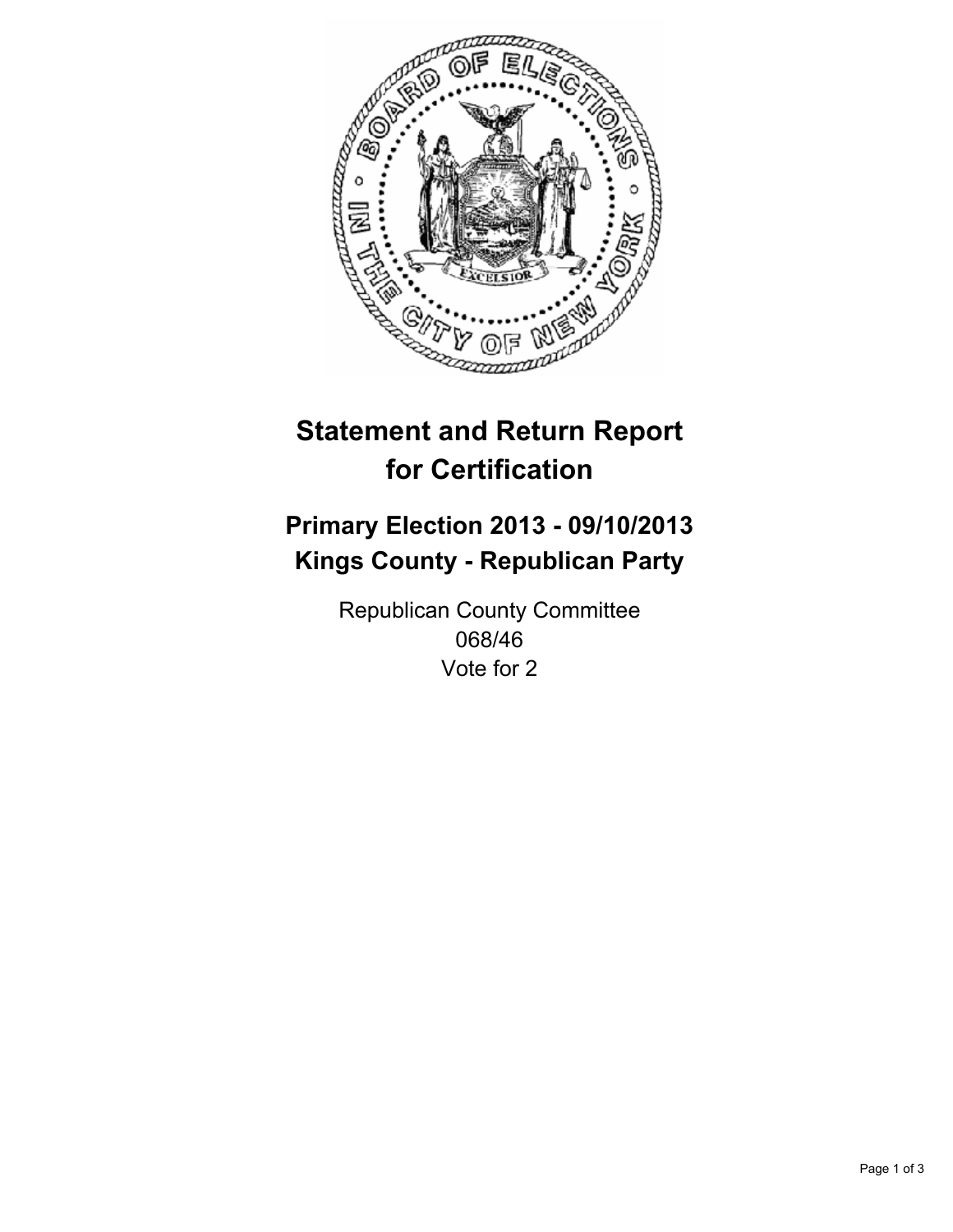

## **Assembly District 46**

| ABSENTEE/MILITARY<br>2<br><b>FEDERAL</b><br>0<br>SPECIAL PRESIDENTIAL<br>0<br><b>AFFIDAVIT</b><br><b>GAETANO MAZZA</b><br>24<br><b>CORRADO LOLLI</b><br>13<br><b>JODI ANNE GALVANO</b><br>27<br>JOHN J. GALVANO<br>17<br>81<br><b>Total Votes</b> | <b>EMERGENCY</b> | 0 |
|---------------------------------------------------------------------------------------------------------------------------------------------------------------------------------------------------------------------------------------------------|------------------|---|
|                                                                                                                                                                                                                                                   |                  |   |
|                                                                                                                                                                                                                                                   |                  |   |
|                                                                                                                                                                                                                                                   |                  |   |
|                                                                                                                                                                                                                                                   |                  |   |
|                                                                                                                                                                                                                                                   |                  |   |
|                                                                                                                                                                                                                                                   |                  |   |
|                                                                                                                                                                                                                                                   |                  |   |
|                                                                                                                                                                                                                                                   |                  |   |
|                                                                                                                                                                                                                                                   |                  |   |